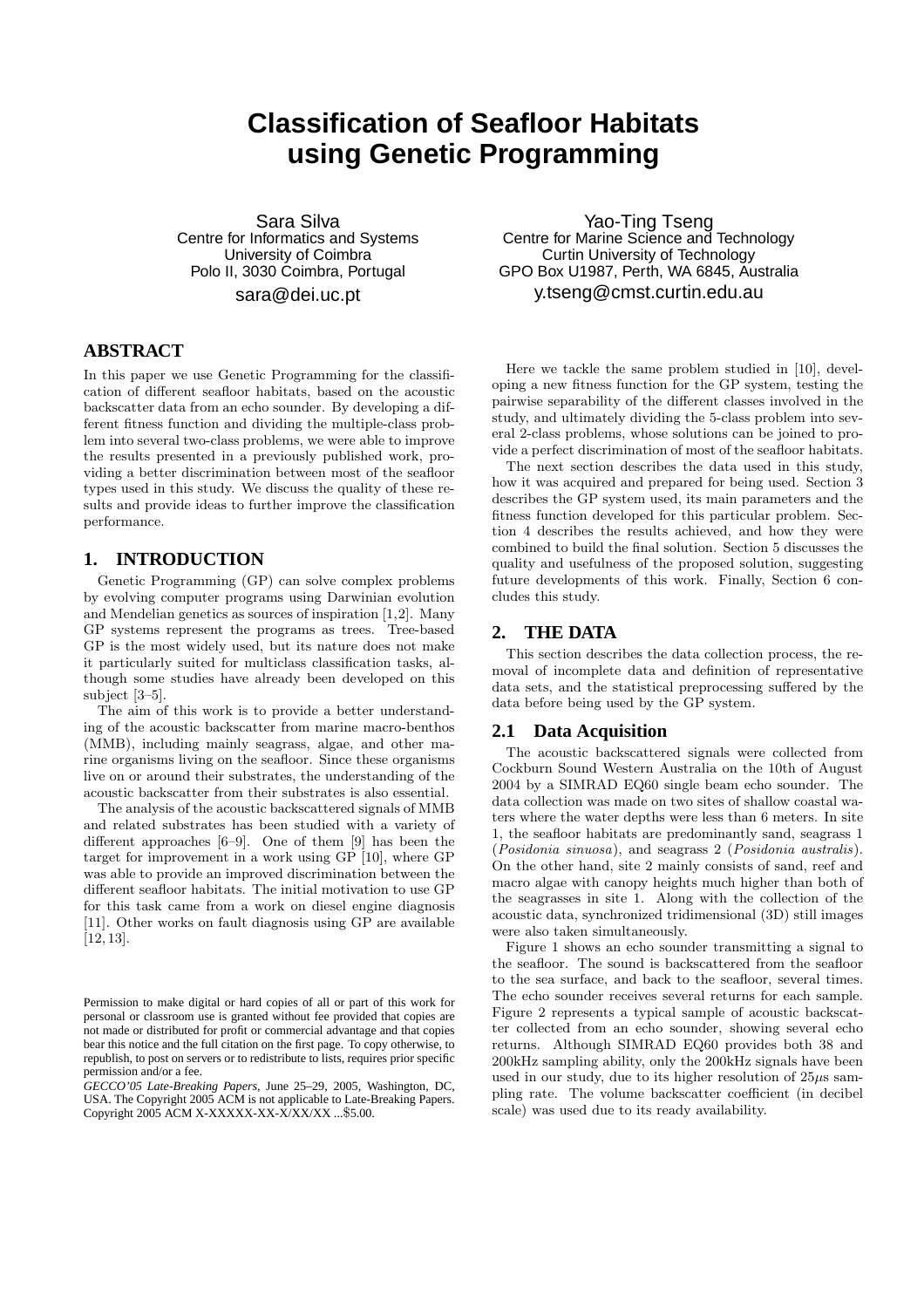

Figure 1: Sound transmitted from the echo sounder to the seafloor (1), echo from the seafloor producing the first bottom return (2), echo from the sea surface to the seafloor (3), and again from the seafloor to the sea surface and to the echo sounder, producing the second bottom return (4).



Figure 2: A typical sample of the acoustic backscatter collected from an echo sounder. Several echo returns are present.



Figure 3: Still images (left) and echo signals (right) from both seagrasses: Posidonia sinuosa(top) and Posidonia australis(bottom).

# **2.2 Defining Data Sets**

Due to the cost and technical limitations of this study, only 1232 samples of both echoes and still images were acquired. The MMB and the related substrates were roughly classified into five classes: sand, bare reef, macro algae, seagrass  $1 (P. sinuosa)$ , and seagrass  $2 (P. australis)$  according to the visual interpretation of the 3D still images. From now on, we will refer to the seagrasses simply as sinuosa and australis. After further examination of the images and the echoes, 689 samples were rejected for not being fully intact, and some others were discarded for containing mixed habitat types. In the end, 300 samples were used as pure representatives of the five classes, unevenly distributed like this: 81 (sand), 10 (reef), 8 (algae), 21 (sinuosa), 180 (australis). Each sample consisting of several bottom returns was then truncated to contain only the first bottom return (see Figure 2), represented by a 100-point sequence that is believed to fully describe the interactions between the transmitted sound and the respective targets.

Figure 3 shows an example of still images of both seagrasses and the available echoes (after being truncated) for these classes. The intra-class variety and inter-class similarity of the echo signals immediately hints at the difficulty of this problem.

# **2.3 Statistical Preprocessing**

Before being given to the GP system, each sample suffers a major transformation, one that may well determine the success or failure of the GP learning. Each of the 100-point sequences  $(S = \{p_1, p_2, ..., p_n\}, n = 100)$  is reduced to only seven statistical features  $(F = \{x_1, x_2, ..., x_7\})$ :

Kurtosis: 
$$
x_1 = \frac{\frac{1}{n} \sum_{i=1}^n p_i^4}{x_4^2}
$$

Maximum:  $x_2 = \max p_i, i = 1, 2, ..., n$ 

**Mean:**  $x_3 = \frac{1}{n} \sum_{i=1}^n p_i$ 

Second-order Moment from Origin:  $x_4 = \frac{1}{n} \sum_{i=1}^n p_i^2$ 

Skewness: 
$$
x_5 = \frac{\frac{1}{n} \sum_{i=1}^{n} p_i^3}{\frac{x_4^{3/2}}{2}}
$$

Standard Deviation:  $x_6 = (\frac{1}{n-1} \sum_{i=1}^{n} (p_i - x_3)^2)^{\frac{1}{2}}$ 

Minimum:  $x_7 = \min p_i, i = 1, 2, ..., n$ 

This particular set of statistical features was based on the set by [11]. After calculating the different statistical features for all the samples, the 300-element vectors obtained for each feature are normalized. Each fitness case of the GP system is a 7-tuple with all the statistical features of the sample  $(x_1, x_2, \ldots, x_7)$ , along with an identifier of the class to which it belongs.

By themselves, these seven features do not seem to have the ability to discriminate between our several classes. Figure 4 shows the plotting of four of these features (Maximum, Mean, Skewness, Standard deviation) for the five classes involved. The plots produced by the remaining features are not very different from the ones shown. The samples of the least represented classes were randomly replicated until each class contained 180 points in the plot, for visualization purposes only. For an easier recognition of the ranges occupied by each classes, consecutive points are connected by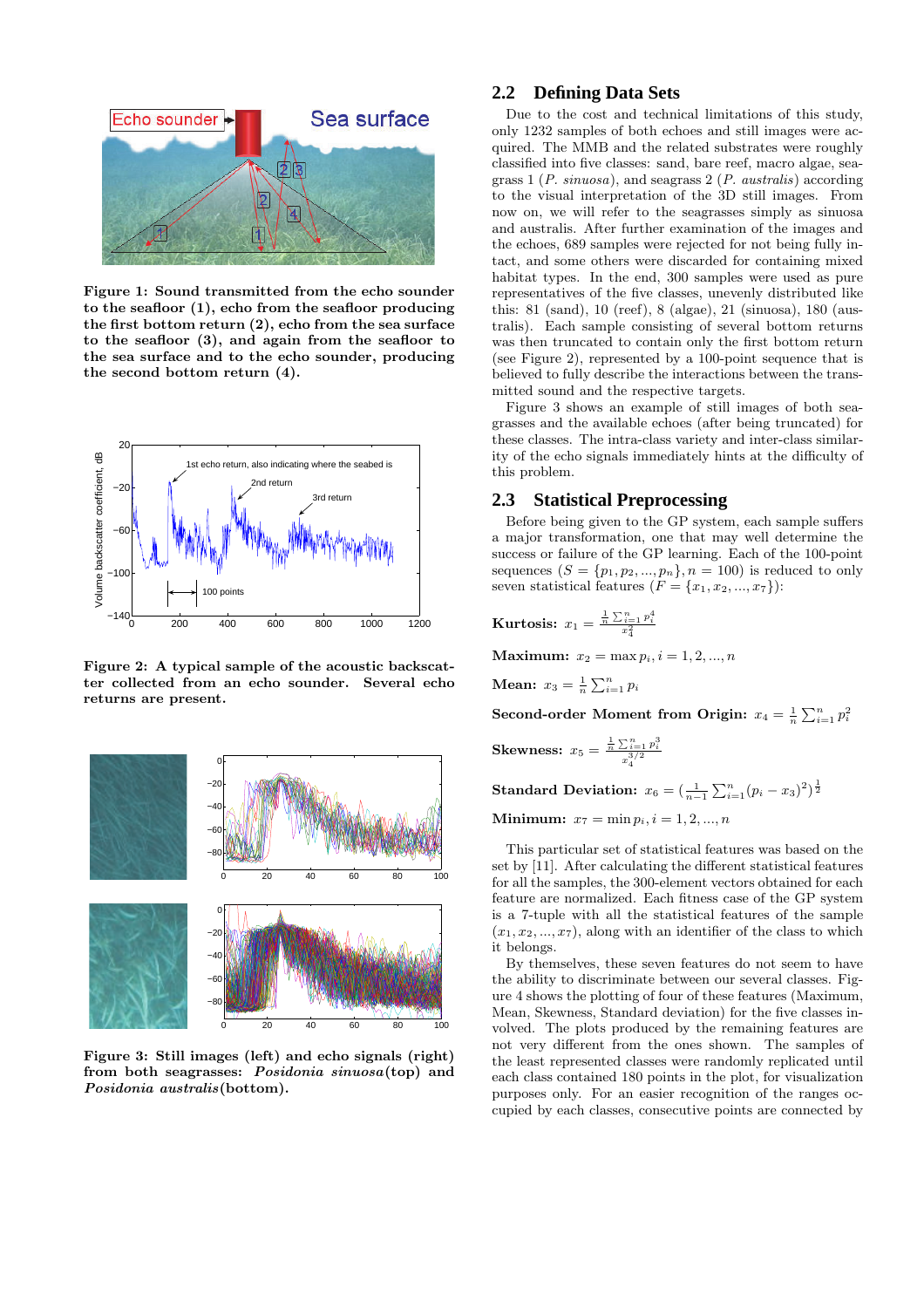

Figure 4: Plotting of four statistical features for the five classes involved in the study.

Table 1: Main running parameters of the GP system used.

| <b>Function Set</b>        | $\{+, -, \times, \div\}$ (protected [1]) |
|----------------------------|------------------------------------------|
| Terminal Set               | ${x_1, x_2, x_3, x_4, x_5, x_6, x_7}$    |
| Population Initialization  | Ramped Half-and-Half [1]                 |
| Population Size            | 500                                      |
| Maximum Tree Depth         | initial: 6, final: unlimited [15]        |
| Operator Rates             | crossover/mutation: $0.5/0.5$            |
| Reproduction Rate          | 0.1                                      |
| Selection for reproduction | tournament $[16]$ , size 50              |
| Selection for survival     | replacement (no elitism)                 |
|                            |                                          |

lines. Sand is the class that seems to be more easily separated from the rest, but still none of the single features is able to do that. GP is expected to be able to combine the single features into a compound feature that will avoid the overlapping between the ranges of any two classes.

# **3. THE GP SYSTEM**

This section describes the main parameters of the GP system used, as well as the fitness function developed for this work.

# **3.1 Parameters**

As in [10], the GP system used was an adaptation of GPLAB, a GP toolbox for MATLAB [14], with the main running parameters indicated in Table 1.

The function set used was shorter than in [10], containing only the most basic operators. As in [10], we have used the Lexicographic Parsimony Pressure tournament [16] and the Heavy Dynamic Limit [15] on tree depth to avoid excessive code growth, but without using any traditional static limit.

### **3.2 Fitness function**

The most influential element of any GP system is the fitness function. After studying the limitations of the system

| nclasses = number of classes<br>nsamples_c = number of samples in class c<br>min_c = minimum value plotted in class c<br>max_c = maximum value plotted in class c                                                                             |
|-----------------------------------------------------------------------------------------------------------------------------------------------------------------------------------------------------------------------------------------------|
| $overlapped = 0$<br>for $c = 1$ to nclasses<br>for $s = 1$ to nsamples_c<br>value_s = value plotted for sample s<br>for $nc = 1$ to nclasses, $nc \ge c$<br>if value_s between min_nc and max_nc<br>overlapped = overlapped + $1/n$ samples_c |
| fitness = $100 *$ overlapped / nclasses                                                                                                                                                                                                       |

#### Figure 5: Pseudocode of the fitness function.

presented in [10], we have developed a new fitness function that allows a better learning of the feature combinations necessary to differentiate the different classes involved.

The previous fitness function [10] was based on inter-class and intra-class distances, inspired by the fitness function on [11]. But it lacked the full objectivity needed to guide GP through a difficult error landscape. This allowed the GP system to "cheat", by dispersing the values plotted (like in Figure 4) by the compound feature (the candidate solution) such that the calculated fitness value was indeed increased, but without really improving the separability between the classes.

The new fitness function is not presented as a neat formula, but as a pseudocode procedure that totally disregards the notion of distances between and within classes. Instead, it simply calculates the percentage of points in the plot (like in Figure 4) that fall within the range of more than one class. Minimizing this percentage is our final goal, a simple and clear objective that allows the GP system complete freedom to devise any possible discrimination strategy, as long as it reaches its purpose. Figure 5 shows the pseudocode for the fitness function. Because the available samples are unequally distributed between the classes, we give more weight to the points of the under-represented classes, such that each class contributes equally to the calculation of the fitness value. So, a point from class algae (8 samples) weights 22.5 times more than a point from class australis (180 samples).

# **4. RESULTS**

This section shows two types of results. First we present some preliminary tests regarding the pairwise separability of the classes involved. We also show additional tests where we have tried to separate more than two classes at the same time. Then we propose a solution for discriminating between most of the classes involved in this study, by dividing the 5-class problem into several 2-class problems.

# **4.1 Pairwise Separability**

Our first approach to solve the multiclass classification problem was to check the separability between all pairs of classes.

#### *4.1.1 Pairing with Sand*

Just by looking at Figure 4, one can immediately see that Sand can be separated from Algae, Sinuosa and Australis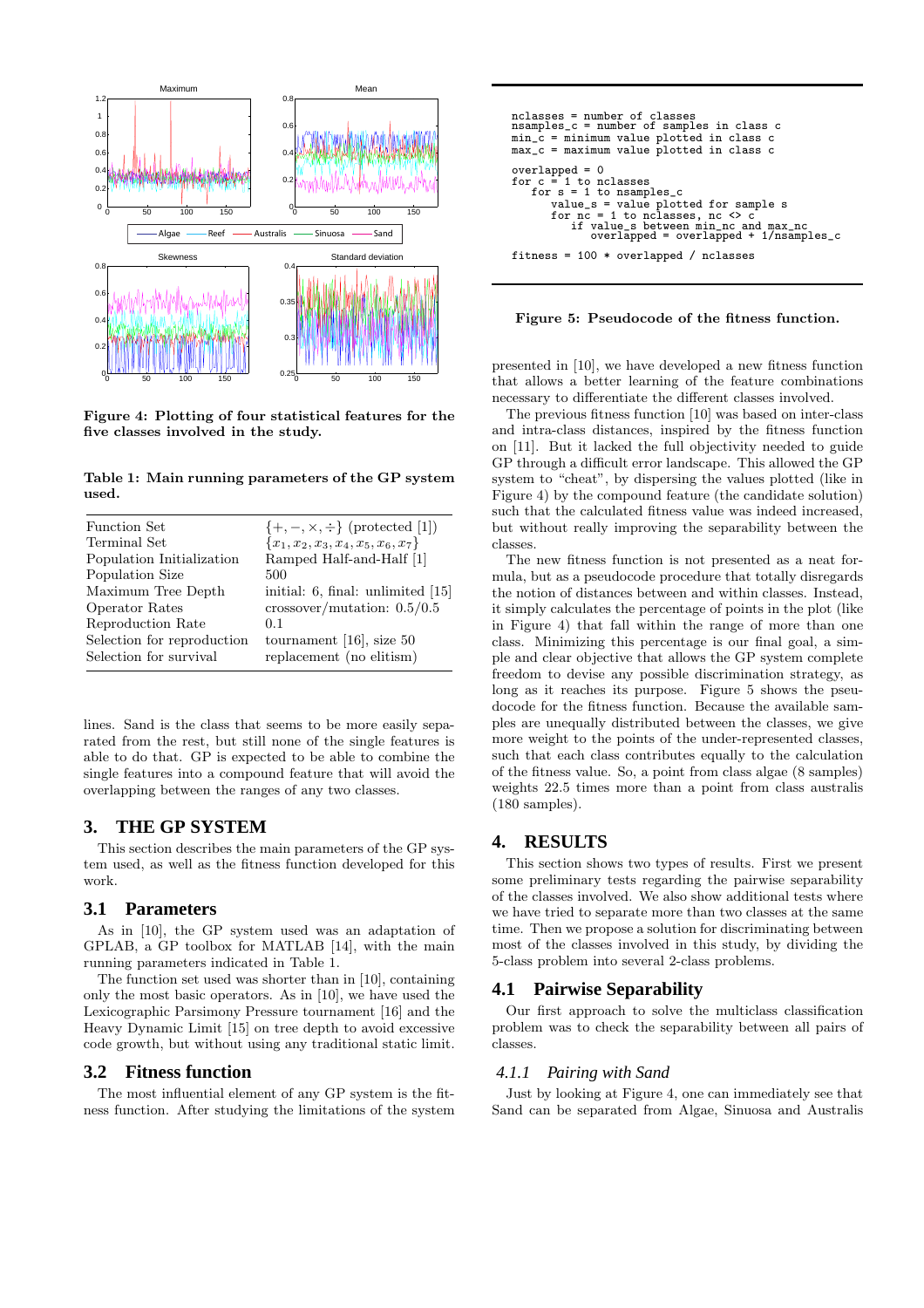using the single features  $x_1$  (Kurtosis, not shown in the figure),  $x_3$  (Mean) or  $x_5$  (Skewness). Reef was the only class that could not be completely separated from Sand using single features. So we performed a few GP runs, using the system described in Section 3, and easily found a couple of compound features, short and simple, that can do the job:  $x_2 - x_3$  and  $x_3 - x_2$ . We hypothesize that a good way to attack the 5-class problem would be to first separate Sand from the remaining group of classes, and then proceed to solve the remaining 4-class problem.

#### *4.1.2 Pairing with Reef*

We proceeded with the pairwise separability tests by trying to separate Reef from the remaining classes (except Sand, of course). Finding a compound feature that perfectly discriminates between Reef and Algae proved to be a fairly simple task for the GP system:

$$
\frac{x_1x_2}{x_3(x_3-x_6)}
$$

Discriminating between Reef and Sinuosa also posed no difficulties:

$$
\frac{x_4}{x_6(x_7-1)} - x_1
$$

On the other hand, separating Reef from Australis proved to be a difficult task. In most of the runs, the GP system converged to compound features that could not separate both classes perfectly, meaning that the fitness (weighted percentage of overlapped points, see Section 3.2) did not reach zero. But eventually it was able to find a perfect solution:

$$
\frac{x_3(x_3x_5-x_6)(x_5+x_6-x_7)}{x_5(x_1-2x_2+x_5-x_6)}-x_5
$$

Due to the difficulties mentioned, we hypothesize that separating Reef from all the remaining classes may not be an easy task.

#### *4.1.3 Pairing with Algae*

To continue testing the pairwise separability, we tried to separate Algae from the remaining classes, both seagrasses. Finding a compound feature to discriminate between Algae and Sinuosa was very easy:  $x_4 + x_5 + x_6$ . However, separating Algae from Australis proved to be very difficult. The GP system did not converge to any perfect solution in a reasonable amount of time, only finding almost perfect compound features that could not completely discriminate among both classes. We hypothesize that it may be very difficult or impossible to separate Algae from a set of classes that includes Australis.

#### *4.1.4 Pairing the Seagrasses*

To finish the tests on pairwise separability, we have finally tried to separate both seagrasses, but the GP system could not find any perfect solution. In fact, the fitness of the solutions it converged to was far from zero. We present one of the best solutions found, with fitness 44.0 (44% of the samples are overlapped), in Section 4.3.4, and hypothesize that separating both seagrasses may be an impossible task using the current data, features and settings.

#### **4.2 Separability of Multiple Classes**

From the results achieved in Section 4.1 we proceeded to more complex tests where we tried to discriminate between

more than two classes at the same time. The pairwise separability tests have revealed a group of classes with good prospects of being easily separated from each other: Sand, Algae, and Sinuosa. The separation between any two of these classes was achieved with short and easy to find compound features, so we decided to check if the GP system could find a compound feature capable of discriminating between the three. A short solution was found with not much difficulty (the plot is shown in Figure 6, left):

$$
x_6 + 2(\frac{x_5}{x_3 + x_6})
$$

We tried the same thing with a slightly different group: Sand, Algae, and Reef. From the results of pairwise separability with Reef, we were expecting this to be a more complex task. Although with more difficulty, the GP system was once again able to find a perfect solution (the plot is shown in Figure 6, right):

$$
x_7 - (2x_1 + x_2x_5 + \frac{x_5}{x_3})
$$
  
- 
$$
\frac{x_3x_4x_5}{x_2x_3(x_1 + x_5 - x_7 + x_2x_5) + x_5(x_2 + x_3x_6)}
$$

In the plots of Figure 6 the samples of the least represented classes were randomly replicated until each class contained 81 points, the number of samples of the largest class in this case.

We did not perform any additional tests with other groups of three classes. Instead, we tried to separate a group of four classes, made of the classes contained in the two previous trios: Sand, Algae, Sinuosa, Reef. The GP system did not find any perfect solutions, so we moved to a different strategy.

# **4.3 Divide and Conquer**

Because of the failure reported in Section 4.2 in discriminating among the four easiest classes of our problem, we adopted a divide and conquer strategy, dividing the 5-class problem into several 2-class problems. We used the pairwise separability results obtained in Section 4.1 to guide this process.

#### *4.3.1 Separating Sand*

As already stated, Sand was the easiest class to separate from any of the others, so we began by searching a compound feature to discriminate between Sand and the set of all the remaining classes. As expected, this was an easy task for our GP system:

$$
\frac{x_3^2}{x_2} \tag{1}
$$

The plot produced by this perfect solution is shown in Figure 7, top left. The dashed line indicates the boundary between Sand and the remaining classes.

#### *4.3.2 Separating Reef*

We proceeded by searching for a compound feature to discriminate between Reef and the set of remaining classes (except Sand, of course). Due to hard pairwise separability between Reef and Australis, we were expecting this to be a very difficult task, and so it was. Most of the GP runs converged to non perfect solutions, or to extremely complex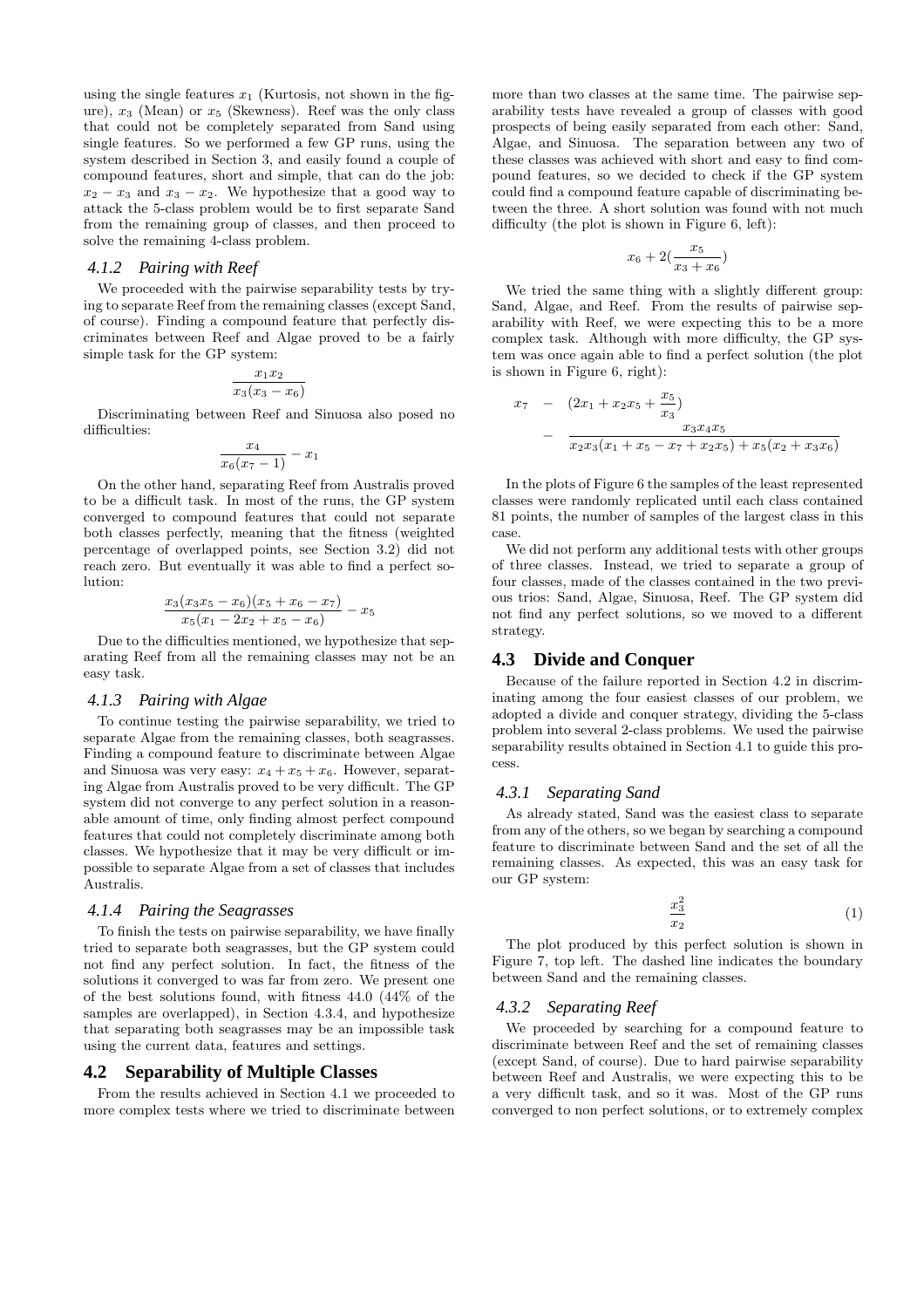

Figure 6: Plots produced by the compound features found for two 3-class problems.



Figure 7: Plots produced by the compound features found for the several sub-problems: Separating Sand (top left, Section 4.3.1), Separating Reef (top right, Section 4.3.2), Separating Algae (bottom left, Section 4.3.3), Separating Seagrasses (bottom right, Section 4.3.4). The dashed lines represent the thresholds specified in Section 4.4.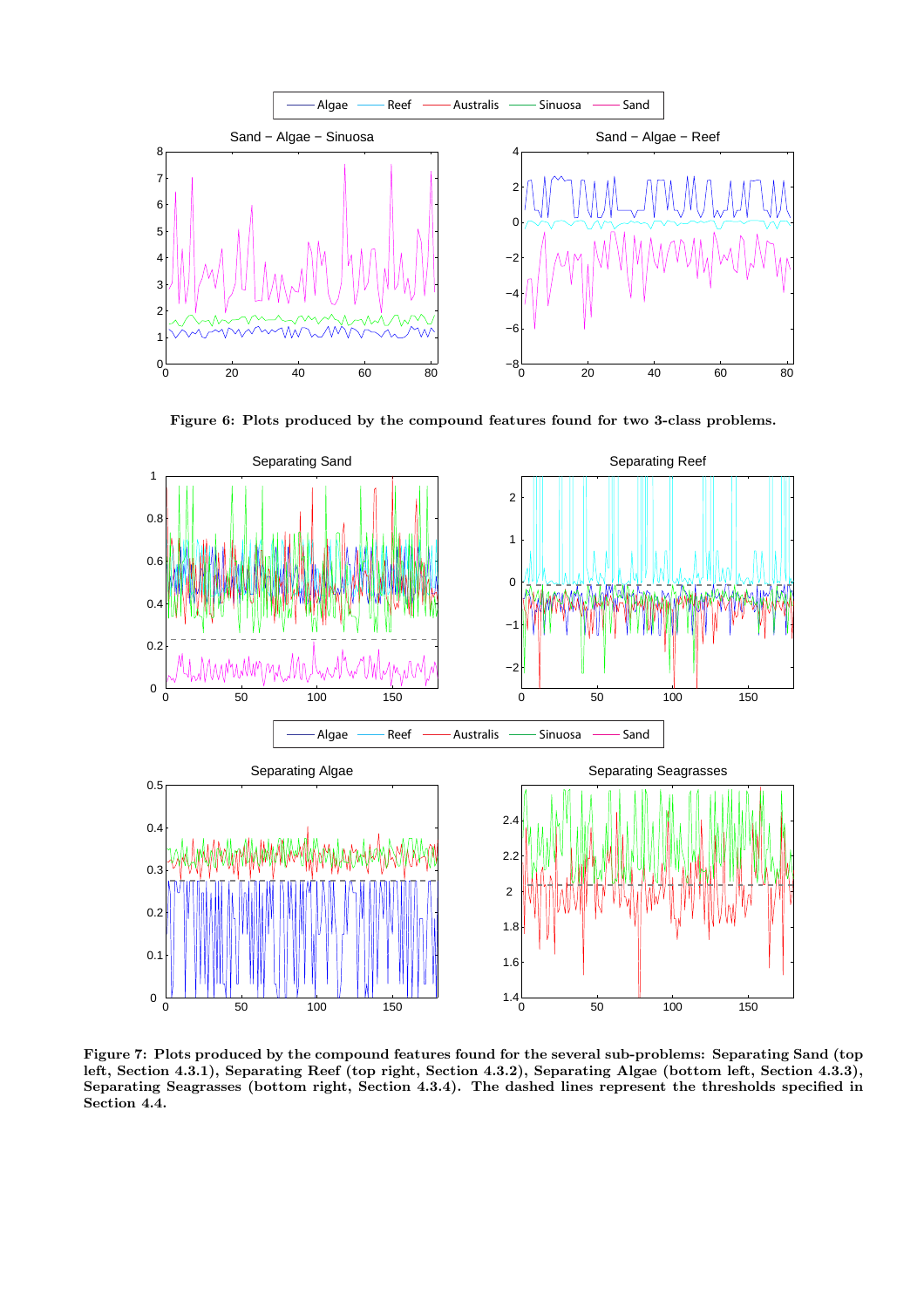compound features, as this one:

$$
\frac{x_6(x_5 - x_7 - x_2x_6)}{x_3 - x_4x_6} \times
$$
\n
$$
\times \left[ 1 + x_4x_5(x_3 - x_2) + x_3x_7(x_3 - x_4) - \frac{x_3^3x_7}{x_4x_5} - \frac{x_2(x_3x_7 - x_5) + x_3(x_3x_7 + x_5)}{x_4} + \frac{x_3^2}{x_5} + \frac{x_3x_5(x_3 - x_2) + x_4x_5^2(x_2 - x_3)}{x_4(x_1x_3x_4x_5 - x_4x_5(x_3 + 1) + x_3)} \right]^{-1} \tag{2}
$$

The plot produced by this perfect solution is shown in Figure 7, top right. The dashed line indicates the boundary between Reef and the remaining classes.

#### *4.3.3 Separating Algae*

We continued our divide and conquer strategy by searching for a compound feature to discriminate between Algae and the two remaining classes, the seagrasses. We were not expecting to find a perfect solution for this problem, because we had never achieved the pairwise separation between Algae and Australis. We were wrong, and given enough persistence we were eventually able to find a perfect solution (that is obviously also a solution for the pairwise problem):

$$
\frac{x_4x_5(x_1+x_4)}{x_4+x_5} \times \frac{x_6+(x_3+x_7)(2x_2+x_5)}{2x_2+x_5} \times \frac{[x_6(x_2+2x_7)(x_6+x_2x_5+x_5^2(x_2+x_5+1))}{x_6(x_2+2x_7)+x_5^2(x_2+x_5)(x_2+2x_7)} + \frac{x_5x_7(x_2+x_5)(x_1+x_3-x_7)}{x_6(x_2+2x_7)+x_5^2(x_2+x_5)(x_2+2x_7)} \bigg]^{-1}
$$
(3)

The plot produced by this perfect solution is shown in Figure 7, bottom left. The dashed line indicates the boundary between Algae and the remaining classes.

#### *4.3.4 Separating Seagrasses*

After successfully separating the previous classes, we were left with the problem of discriminating between both seagrasses. This is the exact same problem already dealt with in Section 4.1.4, that we have concluded to be too difficult, if not impossible. Here we present one of the best solutions that could be found:

$$
x_2 + x_4 + x_5 - \frac{2(x_6(x_3 - 1) + 2x_2 - x_1)(x_2 - x_1)}{x_4x_5x_6} + \frac{x_5x_7}{x_3(x_1 + x_3 + x_4)(x_6 - 2x_5)} - \frac{x_2(x_3 + x_6)}{x_1x_5} + \frac{x_1x_4x_6(x_5(x_6 - x_2) - x_3 + x_4)(x_6 - 2x_5)(x_7 + x_1x_3)}{(x_1 + x_2 - x_5)(x_2x_7 + x_1^2(x_6 - 2x_5)(x_7 + x_1x_3))}
$$
\n(4)

The plot produced by this far from perfect solution is shown in Figure 7, bottom right. The dashed line indicates a possible boundary to approximate a rough discrimination between both seagrasses.

### **4.4 The proposed solution**

The results of the divide and conquer strategy presented in Section 4.3 can now be joined together to produce a candidate solution for the original 5-class problem. This solution is a binary tree where each node compares a compound feature with a threshold value, in order to determine if a class is



Figure 8: Proposed solution for the multiple class classification problem. Formulas (1), (2), (3) and (4) can be found in Section 4.3.

already identified or if other nodes need to be visited. The threshold values are the dashed lines plotted in Figure 7. Figure 8 shows the proposed solution.

# **5. DISCUSSION AND FUTURE WORK**

The results presented in Section 4 represent a major improvement over the results published earlier [10]. In the previous work, all the five classes were partially overlapped, while in this work only the seagrasses could not be completely separated from each other. The reasons for this limitation may be inherent to the data, that may not contain enough information to perform this discrimination, or to the large removal of information caused by the adoption of the statistical features as sole representatives of the samples. Using different statistical features, or ones that concentrate on smaller areas of the 100-point sequences, may allow us to finally distinguish between these two similar classes.

From the marine science point of view, it may not even be that important to achieve a solution that discriminates among all the classes. For example, it is known that live seagrasses only exist on sand, and algae only grow on reef. So the chances of erroneously identifying seagrass as algae are very low when most of the seafloor is sand. Likewise, one will hardly misidentify algae as seagrass when the substrates are reef. With this knowledge, it may be possible to reduce the complexity of the problem and concentrate the efforts on solving only the most important and practical issues.

In spite of its apparent quality, the solution proposed must be used with caution. Because the available data samples were highly unbalanced between the different classes, it was not possible to perform any cross-validation of the results. The solution may be biased toward some outliers that may be present and may represent a high proportion of data in the most under-represented classes.

New data is being collected that will allow us to test the proposed solution more thoroughly. If the new results turn out to be poor, then we are probably facing the problem of overfitting, a phenomenon that is already hinted by the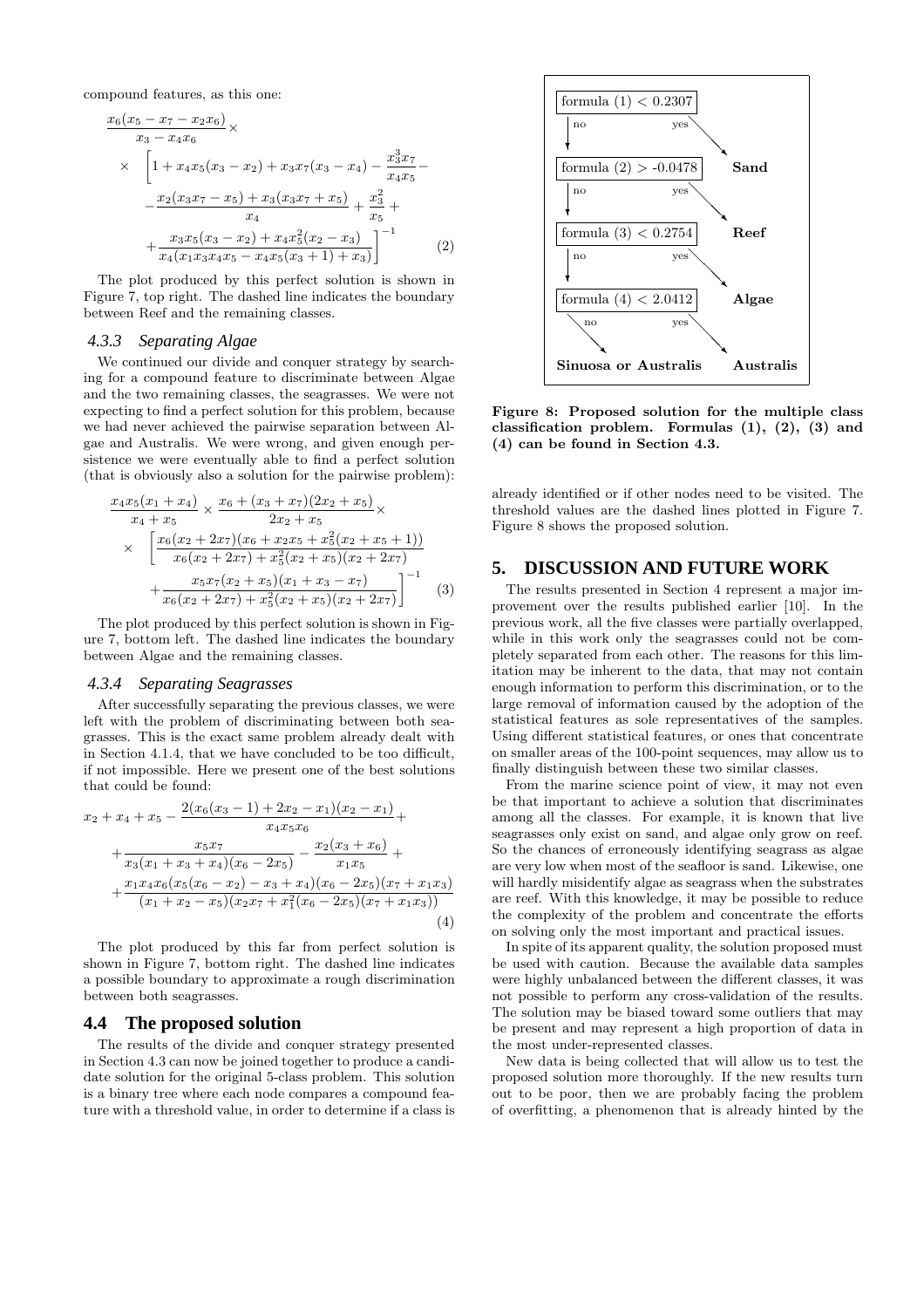large size of some of the compound features found. If the new data confirms this, it will also serve to build a new and more robust solution that can avoid this problem.

It should also be noted that we have only used pure habitats types to derive the proposed solution. If we had used mixed types, finding compound features to completely separate between classes would not only be virtually impossible, but would also not make much sense in practical terms. The fact is that the proposed solution is not appropriate for dealing with mixed types at all. Since the divide and conquer strategy seems to be a promising way of dealing with the inadequacy of GP for multiclass classification problems, in the future we may adopt a different technique for solving each of the sub-problems.

Like what typically happens when training an artificial neural network, GP can also be taught to output a number between 0 and 1 that can be interpreted as representing the likelihood that a given sample belongs to a given class. Joining the solutions of the different sub-problems would then result in a vector containing as many elements (numbers between 0 and 1) as classes involved in the study. This would allow the GP system to perform a fuzzy classification, as opposed to the sharp and clear-cut classification performed by the current solution, which hardly represents the real conditions of most samples collected in the natural environment.

Finally, the fitness function used in this work, although better than the one previously published [10], is still lacking an important feature. It can lead the GP system to the complete separation of classes, but once it gets there it does not promote any further separation, meaning it does not reward the solutions that present a larger distance between the classes. The result is that there is only a thin range of values from where to choose the thresholds of the final solution, something that will probably impair the performance in new data sets. The current fitness function can be extended to promote a larger distance between classes. Currently, it assumes values between 100 and 0, where the null value corresponds to the best cases, with no superposition of classes. In the future, the range of possible fitness values may reach below 0, where lower values represent cases with no superpositions and larger distances between classes. the truly ideal situation. But there are, of course, many other possibilities for improving the fitness function and the general performance of the entire GP system.

# **6. CONCLUSIONS**

In this paper we have illustrated the usage of Genetic Programming on the classification of seafloor habitats. Using a fitness function different from the previous one [10] and dividing the multiple-class problem into several easier two-class problems, we have proposed a solution that represents a major improvement over the results published earlier. From the five classes involved in our classification problem, only two could not be completely separated from each other. The quality of these results is a motivation for performing further validation with new data, and for developing other GP techniques appropriate for solving harder problems of seafloor habitat classification.

# **7. ACKNOWLEDGEMENTS**

This work was partially supported by Fundação para a Ciência e a Tecnologia, Portugal (SFRH/BD/14167/2003). The authors acknowledge their PhD supervisors: Ernesto Costa from University of Coimbra, Portugal; Alexander Gavrilov and Alec Duncan from Curtin University of Technology, Australia. Thank you also to Michael Harwerth from Germany, for many fruitful discussions and suggestions regarding this work. Great thanks go to the 3-D still image system leader, Andrew Woods. The data collection was funded by Cooperative Research Centre for Coastal Zone, Estuary & Waterway Management. The construction of the synchronized 3-D still image system with the SIMRAD EQ60 echo sounder was mainly done in the Centre for Marine Science and Technology based at Curtin University of Technology under the Epi-benthic Scattering Project (ESP), which is a subproject of a bigger Coastal Water Habitat Mapping project. Thanks go to all ESP members, especially project leader Rob McCauley and project manager John Penrose.

# **8. REFERENCES**

- [1] J. R. Koza. Genetic programming on the programming of computers by means of natural selection. The MIT Press, Cambridge, Massachusetts, USA, 1992.
- [2] W. Banzhaf, P. Nordin, R. E. Keller, and F. D. Francone. Genetic programming - an introduction. Morgan Kaufmann, San Francisco, 1998.
- [3] W. Smart and M. Zhang. Probability based genetic programming for multiclass object classification. In C. Zhang, H. W. Guesgen, and W.-K. Yeap, editors, PRICAI-2004, LNCS, 251–261, Auckland, New Zealand, 2004. Springer.
- [4] Y. Zhang and M. Zhang. A multiple-output program tree structure in genetic programming. In R. McKay, editor, Proceedings of 2004 Asia-Pacific Workshop on Genetic Programming, Cairns, Australia, 2004. Springer.
- [5] W. Smart and M. Zhang. Using genetic programming for multiclass classification by simultaneously solving component binary classification problems. In M. Keijzer, A. Tettamanzi, P. Collet, et al., editors, EuroGP-2005, LNCS, 227–239, Lausanne, Switzerland, 2005. Springer.
- [6] J. Tegowski, N. Gorska, and Z. Klusek. Statistical analysis of acoustic echoes from underwater meadows in the eutrophic puck bay (southern baltic sea). Aquatic Living Resources, 16:215–221, 2003.
- [7] B. Chakraborty, V. Mahale, C. de Sousa, P. Das. Seafloor classification using echo-waveforms: a method employing hybrid neural network architecture. IEEE Geoscience and Remote Sensing Letters, 1(3):196–200, 2004.
- [8] D. Li, M. R. Azimi-Sadjadi, and M. Robinson. Comparison of different classification algorithms for underwater target discrimination. IEEE Transactions on Neural Networks, 15(1):189–194, 2004.